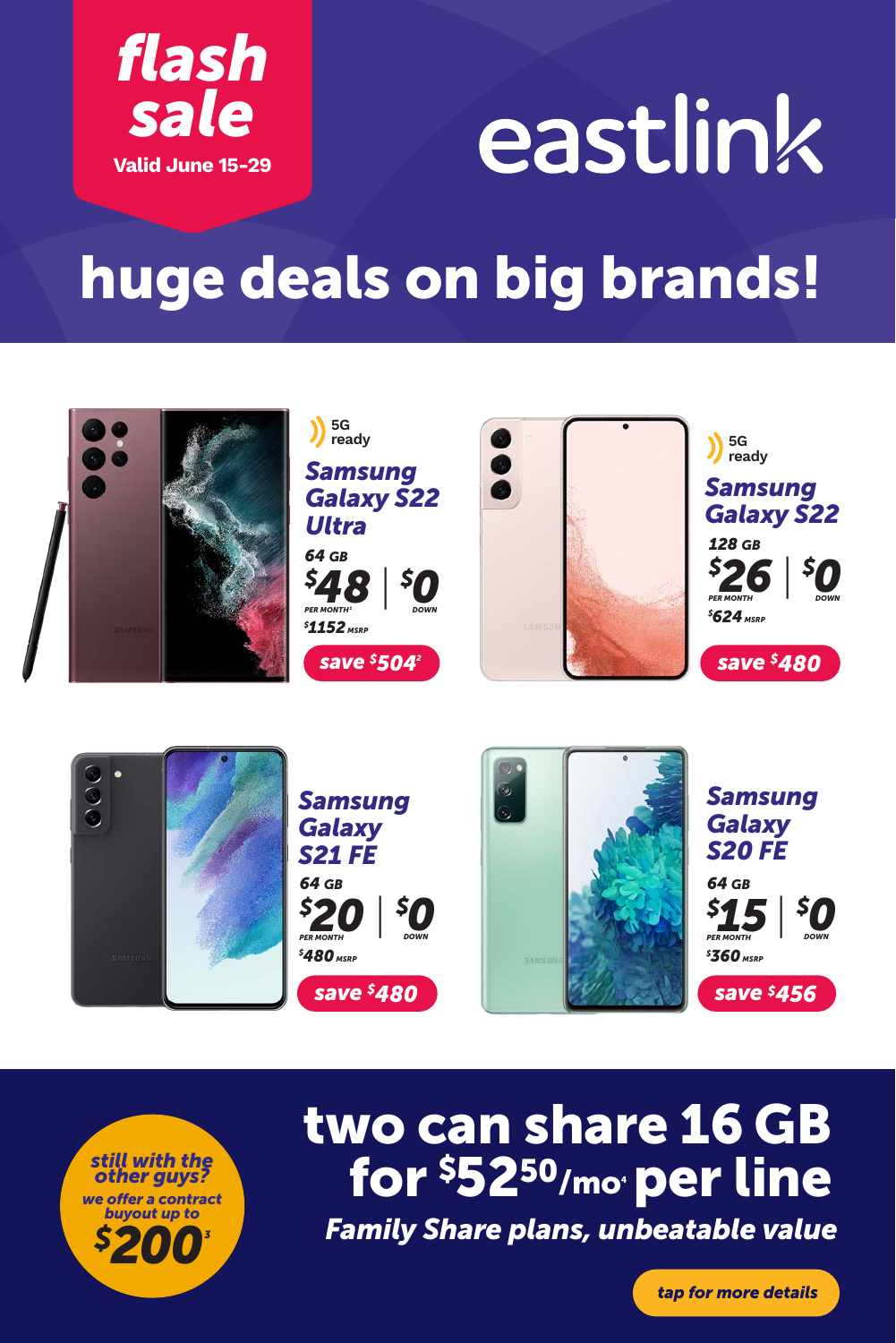Take advantage of this exclusive flyer offer by using code: **Flyer2022**

# first month FREE<sup>®</sup> get your

*activate your device by June 29th*

### There's an iPhone just for you.



 $\bullet$ iPhone 13 Pro

**5G** 

*iPhone 13 Pro 128 GB*





*iPhone 13 128 GB \$ 768 MSRP \$ 32*| *PER MONTH \$ 0 DOWN save \$279* **ready**

 $\triangle$ iPhone 13



*«***iPhone11** 



*iPhone 11 iPhone 12 save \$311 save \$304*  $\triangle$ iPhone 12



8 GB for  ${}^{\textbf{\textstyle{\tiny{5}}}}$ 55/mo $^{\circ}$ 



#### only at Eastlink

**2 SEE.** Rollover Data plans with new phones on Rollover Data *if you don't use it, you won't lose it*

*tap for more details*